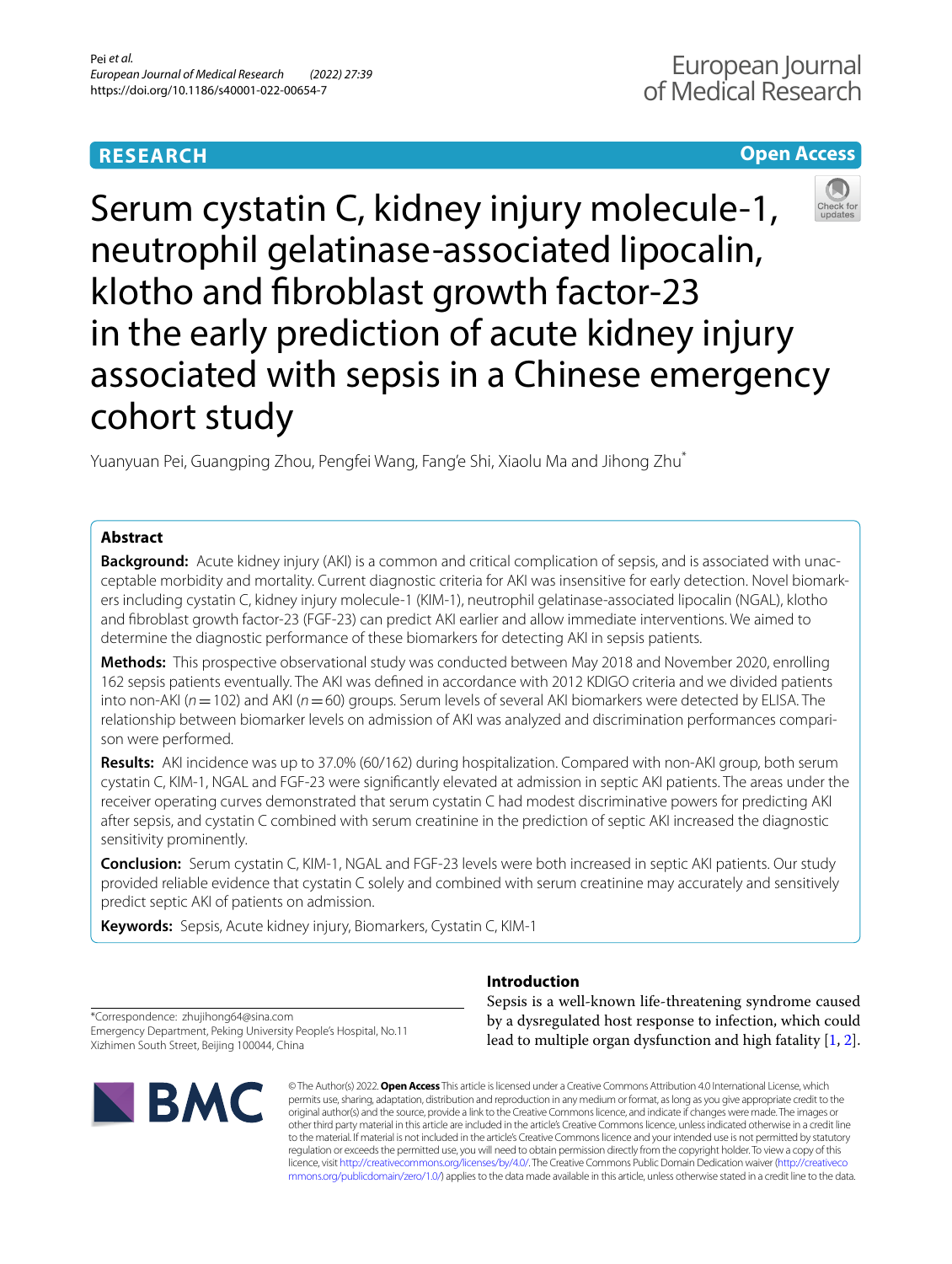Sepsis has become a global public health problem. There are approximately 30 million sepsis patients worldwide each year with numerous and heavy medical costs [\[1](#page-6-0), [3\]](#page-6-2). Acute kidney injury (AKI) is a common and critical complication of sepsis, with an incidence from 33 to 50% [[2,](#page-6-1) [3\]](#page-6-2). As well as sepsis, AKI is independently associated with increased morbidity and mortality, length of stay, and cost of care, so early detection is crucial to increasing the possibility of successful intervention  $[1-4]$  $[1-4]$  $[1-4]$ .

The pathophysiological mechanisms of septic AKI remain complicated and elusive. The diagnosis of AKI is presently based on an increase of serum creatinine  $(SCr)$  concentration or a decrease in urine output  $[5]$  $[5]$ . The initial limitation of a defnition that relies on dynamic change in SCr is establishing a baseline SCr. Meanwhile, SCr is not an accurate indicator for the evaluation of renal function, which is a small molecular weight (113 Da) molecule freely fltered by the glomerulus and reabsorbed minimally by the renal tubules [[6\]](#page-7-0). SCr increases proportionally to muscle mass, and hence varies with age, sex, ethnic group, and extreme diets [\[6](#page-7-0)]. Urine output is insensitive and in most cases can only be measured accurately in the intensive care unit (ICU). For sepsis patients, oliguria appears to carry elevated signifcance, even by 3 to 5 h, an association between oliguria and AKI can be detectable  $[7, 8]$  $[7, 8]$  $[7, 8]$ . Therefore, it is urgent for better biomarkers of AKI prediction to improve the prognosis of sepsis patients.

Recently, several biomarkers of early structural kidney injury such as cystatin C, kidney injury molecule-1 (KIM-1), neutrophil gelatinase-associated lipocalin (NGAL), klotho and fbroblast growth factor-23 (FGF-23) have been reported that they may identify early AKI before a signifcant increase in SCr level, but are not widely used in septic AKI [[2,](#page-6-1) [9](#page-7-3)].

Cystatin C is a cysteine protease inhibitor which has a half-life of 1.5 h compared with SCr's 4 h half-life [\[6](#page-7-0), [10](#page-7-4)]. Therefore, after kidney injury, cystatin  $C$  concentration could elevate earlier than SCr, so that earlier diagnosis of AKI is detectable [\[6](#page-7-0), [10\]](#page-7-4). KIM-1 is a type 1 transmembrane glycoprotein expressed at high levels on the renal proximal tubules in the kidney [[2,](#page-6-1) [6\]](#page-7-0). NGAL is a 25-kDa protein of the lipocalin superfamily, originally isolated from human neutrophils [\[2](#page-6-1)], which increases in the plasma and urine  $24 \sim 48$  h before the elevation of SCr [[11,](#page-7-5) [12\]](#page-7-6). Klotho-FGF-23 axis is reported both as AKI's biomarkers and potential therapies lately [\[9](#page-7-3), [13\]](#page-7-7). Klotho is mainly expressed in the kidney distal tubule and FGF-23 is its upstream regulator [[9,](#page-7-3) [13\]](#page-7-7). However, it is not only unique to kidney, but also produced by other tissues.

The emergency department/room (ER) is the first consultation department for the vast majority of sepsis patients and many of them receive treatment in ER.

Research in the United States show that more than 500,000 patients suspected of sepsis are treated in ER every year [\[13\]](#page-7-7). Nevertheless, current studies on sepsis are mainly conducted in the ICU, and data from ER are scarce. As ER is a window department, early diagnosis of septic AKI in it is more consequential and ponderable. Therefore, we performed a prospective study with sepsis patients in order to explore early biomarkers for AKI prediction at hospital admission and these biomarkers included measurements of glomerular function (cystatin C), proximal and distal tubule function (KIM-1 and klotho).

### **Methods**

### **Study population**

The prospective observational study was conducted in the Peking University People's Hospital from China which included all 195 consecutive patients diagnosed with sepsis between May 2018 and November 2020 in emergency department, and enrolled 162 patients eventually. The following patients were excluded: (1) patients under the age of 18 years (3 cases); (2) those with chronic kidney disease 3 to 5 stages (9 cases), defned according to the defnition of the National Kidney Foundation as kidney damage or GFR of less than 60 ml/min per 1.73 m2 for at least 3 months [[3\]](#page-6-2); (3) Child–Pugh classifcation [[14\]](#page-7-8) of liver function was at B or C stage (4 cases); (4)with end-stage of malignant tumor (4 cases); (5) who died or were discharged within 48 h of admission (13 cases). Our study has been approved by the hospital ethics committee (No. 2018PHB157-01). Patients or their family members were fully informed of the study details and signed the informed consent forms of their own accord.

### **Defnitions**

Sepsis and septic shock were defned according to the Third International Consensus Definitions for Sepsis and Septic Shock (Sepsis.3.0) [[1\]](#page-6-0). The quick Sequential Organ Failure Assessment (qSOFA) of patients was conducted on admission, which used three categories, assigning one point for low blood pressure (SBP ≤ 100 mmHg), high respiratory rate ( $\geq$  22 breaths per min), or altered menta-tion (Glasgow coma scale < 15) [\[1](#page-6-0)]. And according to the 2012 KDIGO criteria, which was based on the RIFLE/ AKIN defnitions, we used the urine output and SCr components as indicates of AKI  $[5]$  $[5]$ . The AKI is characterized by an increase in serum SCr of 0.3 mg/dL within 48 h, an elevation on to 1.5-fold the baseline level within the frst 7 days, or a decline in urine output to not more than 0.5 mL/kg per hour for at least 6 h. The stage of AKI was in accordance with 2012 KDIGO criteria uniformly [[5\]](#page-6-4).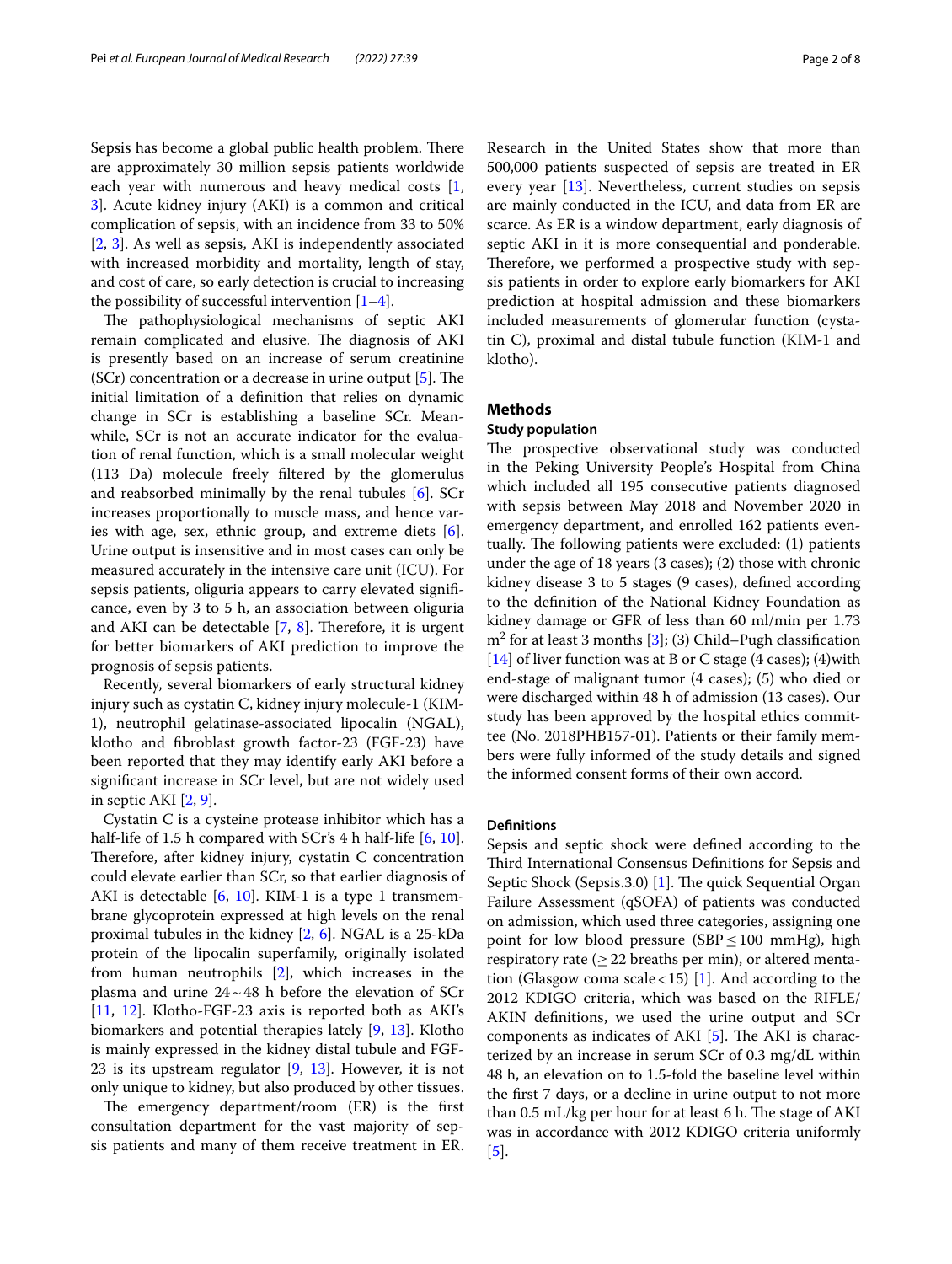### **Collection of clinical data**

The patient records were reviewed to obtain comprehensive data on the baseline characteristics. Age, gender, co-morbidities, initial vital signs, the peak of lactate and PaO2/FiO2 were collected. To determine the severity of infammation, the peak of white blood cell (WBC) count, neutrophils (NE), C-reactive protein (CRP) and procalcitonin (PCT) were recorded. In addition, we also recorded the patients' heart, liver and coagulation function and etiological examination laboratory indicators. Antibiotic and antiviral treatment, use of vasoactive drugs, glucocorticoid and non-steroidal anti-infammatory drugs (NSAIDs) medication and diuretics were recorded. The maximum daily doses of intravenous loop diuretics were all converted to furosemide, expressed as 1 mg bumetanide  $\approx$  20 mg torsemide  $\approx$  40 mg furosemide. Meanwhile, use of central vein catheterization (CVC), mechanical ventilation, renal replacement therapy, extracorporeal membrane oxygenation (ECMO) were also included.

### **Serum sampling and biomarker analyses**

Serum sample for cystatin C, KIM-1, NGAL, klotho and FGF-23 were taken on the frst time when patients diagnosed with sepsis at admission in emergency. SCr levels were detected on admission and every 24 h in the frst 7 days. All samples were centrifuged at 1500 rpm for 10 min, and then stored at−80 °C until detection. All biomarkers were measured in duplicate by a single enzyme-linked immunosorbent assay (ELISA) according to the instructions of manufacturer. NGAL ELISA kits were from Abcam (ab113326), cystatin C ELISA Kits from Sigma (RAB0105), KIM-1 ELISA kits from R&D Systems (DSKM100), Klotho ELISA kits from R&D Systems (DY5334-05) and FGF-23 ELISA kits from R&D Systems (DY2604-05). The measured results were compared between patients with and without AKI. Laboratory investigators were all blind to the clinical information throughout the study.

### **Statistical analysis**

The primary analysis compared the AKI group with the non-AKI group. All variables were tested for a normal distribution through the Kolmogorov–Smirnov test. All descriptive statistics were summarized and displayed as the mean $\pm$ standard deviation or the median  $(25~15%)$ . Continuous variables and normal distribution data were compared using independent sample t tests. And continuous variables that not normally distributed were compared by using the Mann–Whitney U test. Categorical data were tested by the Chi-square test or Fisher's exact test. *P* < 0.05 was considered to be statistical signifcance.

Receiver operating characteristic (ROC) analysis was used to explore the ability of these biomarkers to predict AKI occurrence in patients with sepsis at admission. Discrimination was assessed based on the area under a receiver operating characteristic curve (AUROC). We described AUCs using the following values:  $0.90 \sim 1.0$ excellent,  $0.80 \sim 0.89$  good,  $0.70 \sim 0.79$  fair,  $0.60 \sim 0.69$ poor and  $0.50 \sim 0.59$  no useful performance [[15\]](#page-7-9). The analysis of AUROC was also conducted to estimate the cut-off values, sensitivity and specificity, and cut-off points were calculated by determining the best Youden index. All analyses were performed with SPSS 25.0 software.

### **Results**

### **Study population and incidence of AKI**

Overall, 195 consecutive patients were screened. Of these, 33 patients were later excluded according to the exclusion criteria and 162 patients enrolled in this study eventually. Among them, 37.0% (60/162) patients developed AKI in the frst 7 days according to the 2012 KDIGO defnition. Of the 60 AKI patients, 17 patients (28.3%) developed stage 1 AKI, 14 (23.3%) developed stage 2 AKI, 29 (48.3%) developed stage 3 AKI and 6 received renal replacement therapy. Compared to non-AKI group, the in-hospital mortality of the AKI group was obviously higher (42.7% vs 11.8%, *P*<0.001).

### **Baseline characteristics**

The demographic baseline clinical characteristics of the patients are listed in Table [1.](#page-3-0) Compared to the non-AKI group, the AKI group tends to have higher incidence of chronic heart disease (CHD) and chronic kidney disease (CKD). And patients with AKI had higher qSOFA score and Lac at admission. On auxiliary examinations, AKI group had more serious infammation responses, worse cardiac and renal function, and severer coagulation system disorders, which manifested as signifcant increases in CRP, WBC, neutrophils (NE) and PCT, higher levels of BNP, BUN and SCr and lower eGFR level, and the decrease of prothrombin activity and obvious elevation of d-dimer levels. However, it was worth pointing out that there is no statistical diference in patients' LVEF. CVC and mechanical ventilation and CRRT were apparently higher in AKI groups due to severer conditions. Meanwhile, more use of carbapenems and antifungal treatment, more use of vasoactive drugs including noradrenaline and metaraminol and larger doses of diuretics were observed in AKI group.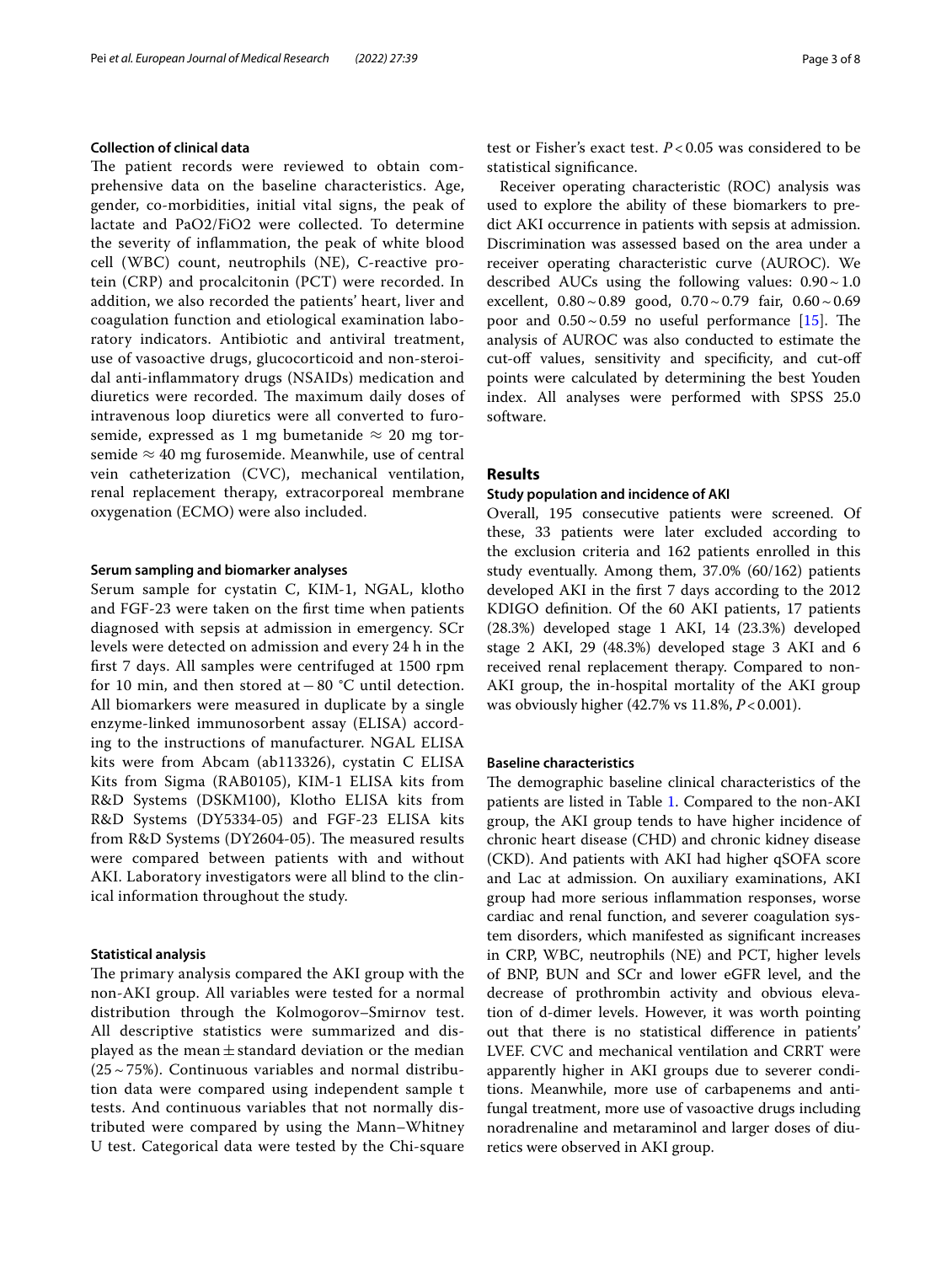## <span id="page-3-0"></span>**Table 1** Baseline characteristics in sepsis patients

| <b>Variables</b>                               | Total ( $n = 162$ )           | AKI group ( $n = 60$ )              | Non-AKI group ( $n = 102$ )   | P value        |
|------------------------------------------------|-------------------------------|-------------------------------------|-------------------------------|----------------|
| Demography                                     |                               |                                     |                               |                |
| Age (years)                                    | 72 (58.83)                    | 75 (59.84)                          | 70 (58.83)                    | 0.324          |
| Male (%)                                       | 97 (59.9)                     | 39 (65.0)                           | 58 (56.9)                     | 0.325          |
| Hypertension (%)                               | 68 (42.0)                     | 26(43.3)                            | 42 (41.2)                     | 0.726          |
| Diabetes mellitus (%)                          | 49 (30.2)                     | 19 (31.7)                           | 30 (29.4)                     | 0.448          |
| Chronic heart disease (%)                      | 43 (26.5)                     | 22(36.7)                            | 21(20.6)                      | 0.029          |
| Chronic lung disease (%)                       | 25 (15.4)                     | 6(10.0)                             | 19 (18.6)                     | 0.175          |
| Cerebral disease (%)                           | 43 (26.5)                     | 17(28.3)                            | 26(25.5)                      | 0.715          |
| CKD (%)                                        | 17(10.5)                      | 12(20.0)                            | 5(4.9)                        | 0.006          |
| In-hospital mortality                          | 37 (22.8)                     | 25 (42.7                            | 12 (11.8)                     | 0.000          |
| Clinical presentation                          |                               |                                     |                               |                |
| qSOFA score                                    | 2(1.2)                        | 2(2.2)                              | 1(1.2)                        | 0.000          |
| Heart rate (bpm)                               | $109 \pm 26$                  | $114 \pm 30$                        | $106 \pm 23$                  | 0.061          |
| Systolic pressure (mmHg)                       | $122 \pm 27$                  | $117 + 28$                          | $124 \pm 26$                  | 0.112          |
| Diastolic pressure (mmHg)                      | $67 \pm 16$                   | $66 \pm 17$                         | $68 \pm 16$                   | 0.499          |
| $T$ max $(C)$                                  | $39.0 \pm 0.9$                | $39.0 \pm 1.1$                      | $39.0 \pm 0.8$                | 0.690          |
| SpO <sub>2</sub> (%)                           | 95 (88.99)                    | 95 (87.99)                          | 95 (89.99)                    | 0.944          |
| Lac (mmol/L)                                   | 1.9(1.1, 3.8)                 | 2.8(1.5, 6.0)                       | 1.6(1.1, 2.7)                 | 0.000          |
| $PaO2/FiO2$ (mmHg)                             | $230 \pm 94$                  | $217 \pm 105$                       | $238 \pm 86$                  | 0.211          |
| Laboratory tests                               |                               |                                     |                               |                |
| CRP                                            | 147.4 (82.3, 200)             | 200 (126.2, 200)                    | 120 (68.5, 200)               | 0.000          |
| Hemoglobin (g/L)                               | $103 \pm 29$                  | $96 \pm 32$                         | $108 \pm 26$                  | 0.016          |
| WBC $(x 10^9/L)$                               | 12.9 (9.5, 17.1)              | 15.8 (11.3, 20.2)                   | 11.7 (8.3, 15.4)              | 0.002          |
| Neutrophils (%)                                | 88.2 (81.7, 92.2)             | 90.2 (84.5, 93.6)                   | 86.6 (80.1, 90.8)             | 0.009          |
| PLT $(x 10^9/L)$                               | 128 (72, 222)                 | 91 (36, 164)                        | 152 (85, 241)                 | 0.000          |
| PCT (ng/mL)                                    | 2.635 (0.422, 8.338)          | 6.960 (1.870, 25.600)               | 1.220 (0.204, 4.350)          | 0.000          |
| SCr at admission (µmol/L)                      | 73.0 (58.5, 120.0)            | 144.0 (78.5, 231.0)                 | 68.0 (52.5, 91.0)             | 0.000          |
| SCr Max (µmol/L)                               | 90.0 (64.5, 191.1)            | 221.0 (149.5, 316.3)                | 72.0 (56.5, 91.5)             | 0.000          |
| eGFR (mL/min*1.73m <sup>2</sup> )              | 67.24 (26.58, 86.25)          | 21.92 (13.47, 38.54)                | 84.79 (68.74, 97.19)          | 0.000          |
| BUN (mmol/L)                                   | 10.76 (6.41, 21.61)           | 24.42 (18.84, 34.48)                | 7.33 (5.36, 10.66)            | 0.000          |
| TNI (ng/mL)                                    | 0.050 (0.050, 0.052)          | 0.05(0.05, 0.160)                   | 0.05(0.05, 0.05)              | 0.000          |
| BNP (ng/mL)                                    | 196 (65, 521)                 | 419 (100, 1180)                     | 128 (60, 329)                 | 0.002          |
| FBG (mmol/L)                                   | 7.48 (6.07, 11.55)            | 8.14 (6.45, 13.71)                  | 7.41 (5.98, 10.48)            | 0.134          |
| Albumin (g/L)                                  | $29.9 \pm 5.9$                | $27.4 \pm 4.8$                      | $31.5 \pm 6.0$                | 0.000          |
| TBil (µmol/L)                                  | 15.9 (10.4, 30.0)             | 20.2 (12.7, 33.3)                   | 15.1 (9.2, 22.4)              | 0.003          |
|                                                |                               |                                     |                               |                |
| Prothrombin activity (%)<br>Fibrinogen (mg/dL) | $66 \pm 18$<br>458 (374, 569) | $61 \pm 20$                         | $69 \pm 16$<br>452 (396, 550) | 0.008<br>0.721 |
| D-Dimer (ng/mL)                                | 1833 (532, 3394)              | 479 (328, 601)<br>3374 (2174, 7307) | 830 (410, 2035)               | 0.000          |
|                                                | 27(16.7)                      |                                     |                               |                |
| Hemoculture positive (%)                       |                               | 11(18.3)                            | 16(15.7)                      | 0.668          |
| Other culture of bacteria positive (%)         | 37 (22.8)                     | 16(26.7)                            | 21(20.6)                      | 0.442          |
| CRE positive (%)                               | 8(4.9)                        | 4(6.7)                              | 4(3.9)                        | 0.474          |
| Virus positive (%)                             | 13(8.0)                       | 3(5.0)                              | 10(9.8)                       | 0.375<br>0.388 |
| Fungal culture positive (%)                    | 14(8.5)                       | 7(11.7)                             | 7(6.9)                        |                |
| LVEF (%)                                       | $65 + 9$                      | $63 \pm 12$                         | $66 \pm 7$                    | 0.174          |
| <b>Therapies</b>                               |                               |                                     |                               |                |
| Carbapenems (%)                                | 104 (64.2)                    | 50 (83.3)                           | 54 (52.9)                     | 0.000          |
| Penicillins (%)                                | 76 (46.9)                     | 24 (40.0)                           | 52 (51.0)                     | 0.195          |
| Cephalosporin (%)                              | 58 (35.8)                     | 20(33.3)                            | 38 (37.3)                     | 0.735          |
| Quinolone (%)                                  | 111(68.5)                     | 43 (71.7)                           | 68 (66.7)                     | 0.600          |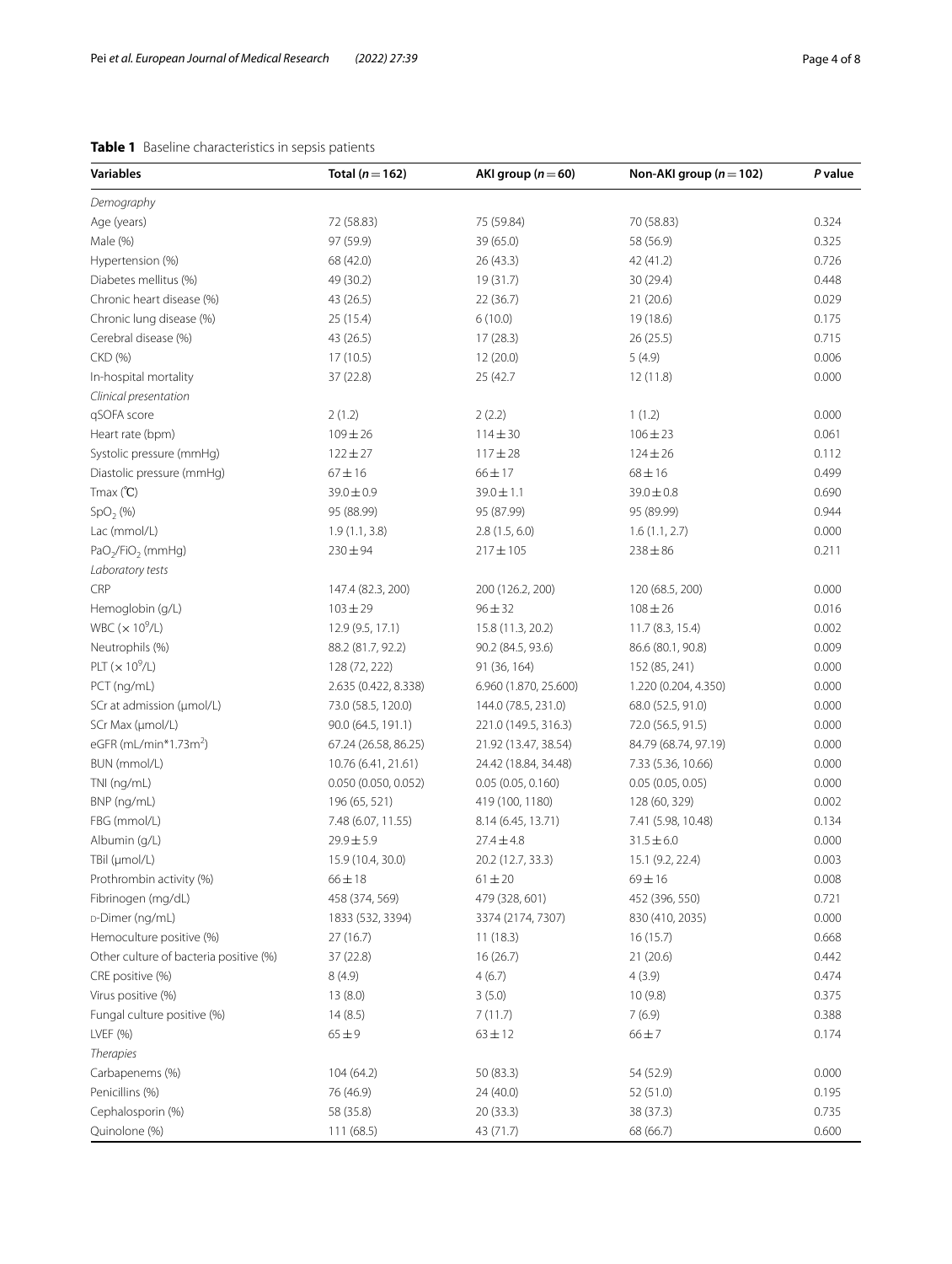### **Table 1** (continued)

| <b>Variables</b>                     | Total ( $n = 162$ ) | AKI group $(n=60)$ | Non-AKI group ( $n = 102$ ) | P value |
|--------------------------------------|---------------------|--------------------|-----------------------------|---------|
| Aminoglycosides (%)                  | 32 (19.8)           | 15(25.0)           | 17(16.7)                    | 0.223   |
| Macrolide (%)                        | 5(3.1)              | 0(0)               | 5(4.9)                      | 0.159   |
| Sulfonamides (%)                     | 5(3.1)              | 2(3.3)             | 3(2.9)                      | 0.613   |
| Tetracycline (%)                     | 4(2.5)              | 3(5.0)             | 1(1.0)                      | 0.144   |
| Gram-positive coccal antibiotics (%) | 36 (22.2)           | 15(25.0)           | 21(20.6)                    | 0.560   |
| Antiviral therapy (%)                | 26(16.1)            | 10(16.7)           | 16(15.7)                    | 0.518   |
| Fungal antibiotics (%)               | 20(12.3)            | 13(21.7)           | 7(6.9)                      | 0.012   |
| Dopamine (%)                         | 8(4.9)              | 6(10.0)            | 2(2.0)                      | 0.053   |
| Noradrenaline (%)                    | 15(9.3)             | 12(20.0)           | 3(2.9)                      | 0.000   |
| Metaraminol (%)                      | 18(11.1)            | 13(21.7)           | 5(4.9)                      | 0.002   |
| Glucocorticoid therapy (%)           | 38 (23.5)           | 14(23.3)           | 24 (23.5)                   | 0.568   |
| NSAIDs (%)                           | 8(4.9)              | 1(1.7)             | 7(6.9)                      | 0.260   |
| Use of furosemide (mg/days)          | 0(0.20)             | 20(0.40)           | 0(0.20)                     | 0.000   |
| CVC(%)                               | 22(13.6)            | 15(25.0)           | 7(6.9)                      | 0.002   |
| In-hospital surgery (%)              | 2(1.2)              | 1(1.7)             | 1(1.0)                      | 0.608   |
| Mechanical ventilation (%)           | 15(9.3)             | 10(16.7)           | 5(4.9)                      |         |
| <b>CRRT (%)</b>                      | 6(3.7)              | 6(10.0)<br>0(0)    |                             | 0.000   |
| ECMO (%)                             | 2(1.2)              | 2(3.3)             | 0(0)                        | 0.136   |

Data expressed as mean  $\pm$  standard deviation, *n* (%), or median (interquartile range)

CKD, chronic kidney disease; SCr, serum creatinine; eGFR, estimated glomerular fltration rate; FBG, fa sting blood glucose; CRE, carbapenem-resistant enterobacteria; LVEF, left ventricular ejection fraction; NSAIDs, non-steroidal anti-infammatory drugs; CVC, central vein catheterization; CRRT, continuous renal replacement therapy; ECMO, extracorporeal membrane oxygenation. Compared with non-AKI group, *P*<0.05 was considered signifcantly

### **Discrimination performance and accuracy of biomarkers regarding septic AKI**

As shown in Table [2,](#page-4-0) cystatin C, KIM-1, NGAL and FGF23 both increased significantly in AKI group. The ROC curves of biomarkers and SCr on admission are displayed in predicting development of AKI after sepsis in Table [3](#page-5-0) and Fig. [1](#page-5-1). Areas showed that serum levels of cystatin C had a slightly better discriminative power in prediction of AKI than SCr (AUROC 0.821, 95% confdence interval, 0.752 to 0.891 and AUROC 0.813, 95% confdence interval, 0.736 to 0.890, *P*<0.001, respectively). In addition, AUROC of cystatin C combined with SCr was up to 0.847 (sensitivity 0.950, specificity 0.700). The cut-off value for cystatin  $C$  in predicting AKI was 10.4 μg/ml, sensitivity and specifcity values of cystatin C in predicting AKI in sepsis patients were 0.767 and 0.802. The cut-off value of KIM-1 was 135.7 pg/ml and its sensitivity and specifcity were 0.617 and 0.832 (AUROC 0.760). NGAL's cut-off value was 95.6 ng/ml, of which the sensitivity and specifcity were 0.300 and 0.931, respectively. The sensitivity and specificity were 0.583 and 0.594 for FGF-23, and its AUROC was 0.596. NGAL, KIM-1 and FGF-23 did not display preferable diagnostic values compared with SCr.

### **Discussion**

AKI is a common complication in sepsis patients, associated with a longer length of hospitalization and higher morbidity and mortality rate. In this investigation, the incidence of septic AKI is 37.0%, and nearly half of AKI

### <span id="page-4-0"></span>**Table 2** Early biomarkers in sepsis patients

|                          | Total ( $n = 162$ )   | AKI group $(n=60)$    | Non-AKI group $(n=102)$ | P value |
|--------------------------|-----------------------|-----------------------|-------------------------|---------|
| Cystatin C ( $\mu$ g/mL) | 9.6(7.4, 15.1)        | 16.48 (10.45, 22.68)  | 7.98 (6.65, 10.19)      | 0.000   |
| NGAL (ng/mL)             | 43.97 (20.68, 102.24) | 44.0 (20.7, 102.2)    | 30.8 (16.8, 65.0)       | 0.011   |
| KIM-1 (pg/mL)            | 87.2 (46.8, 172.7)    | 173.7 (69.9, 363.5)   | 58.2 (32.6, 119.3)      | 0.000   |
| klotho (pg/mL)           | 92.2 (45.4, 130.7)    | 96.1 (47.2, 147.1)    | 89.1 (42.9, 123.2)      | 0.363   |
| $FGF-23$ (pg/mL)         | 300.0 (101.0, 934.4)  | 380.0 (145.7, 1376.9) | 246.0 (84.7, 746.4)     | 0.046   |

Data expressed as median (25–75%). Compared with non-AKI group, *P*<0.05 was considered signifcantly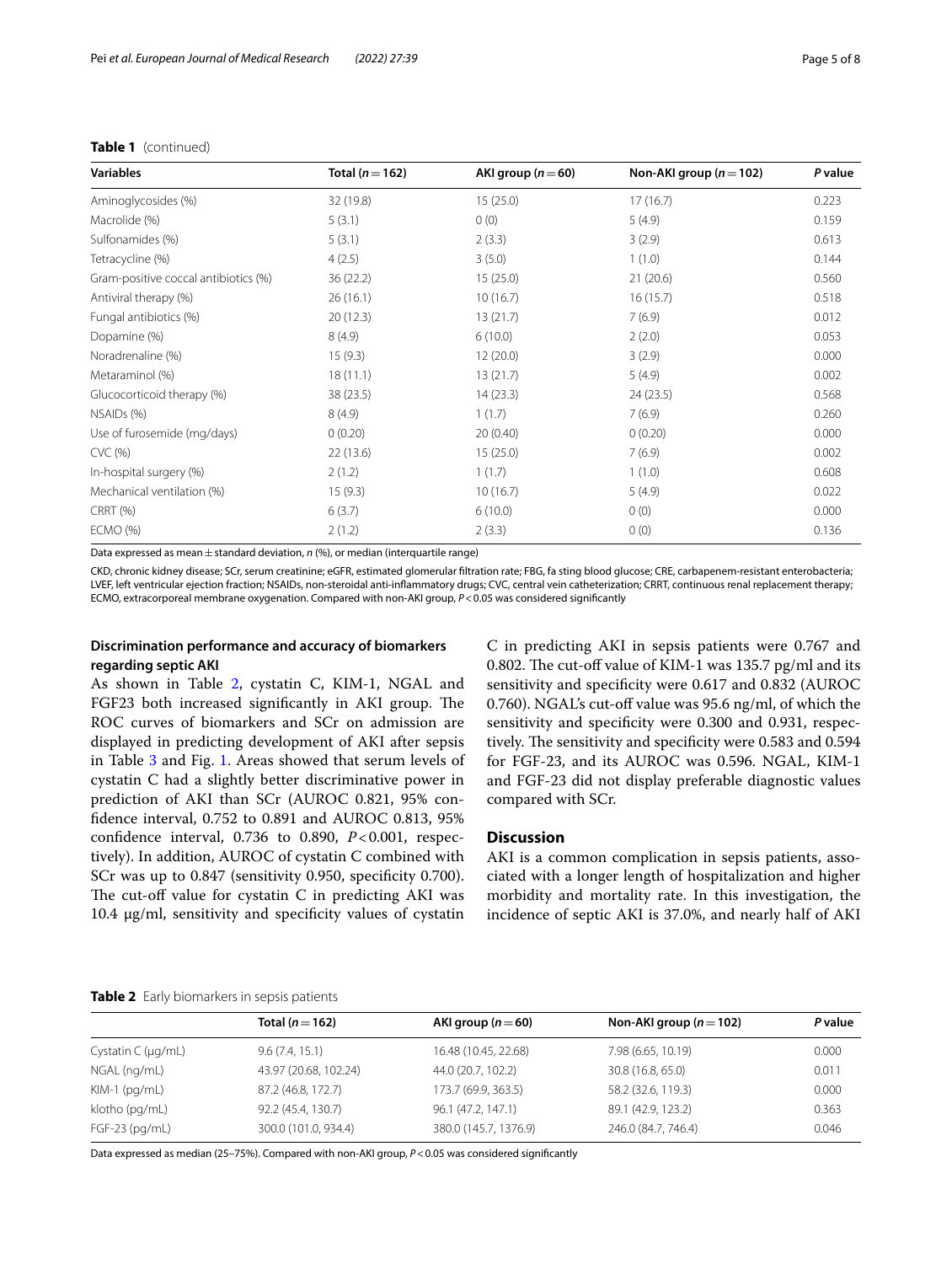|                          | <b>AUROC</b> | 95%CI           | P value | Cut-off value | Sensitivity | Specificity |
|--------------------------|--------------|-----------------|---------|---------------|-------------|-------------|
| SCr (µmol/L)             | 0.819        | $0.742 - 0.896$ | < 0.001 | 100.0         | 0.601       | 0.901       |
| Cystatin C ( $\mu$ g/mL) | 0.830        | $0.760 - 0.897$ | < 0.001 | 10.4          | 0.767       | 0.802       |
| NGAL (ng/mL)             | 0.620        | $0.529 - 0.711$ | 0.011   | 95.6          | 0.300       | 0.931       |
| $KIM-1$ ( $pq/mL$ )      | 0.765        | 0.683-0.838     | < 0.001 | 135.7         | 0.617       | 0.832       |
| $FGF-23$ (pg/mL)         | 0.596        | $0.506 - 0.686$ | 0.042   | 322.1         | 0.583       | 0.594       |
| $SCr + cystatin C$       | 0.847        | $0.777 - 0.917$ | < 0.001 |               | 0.950       | 0.700       |
|                          |              |                 |         |               |             |             |

<span id="page-5-0"></span>**Table 3** The areas under the receiver operating characteristic curves for serum levels of biomarkers and SCr in admission to predict AKI after sepsis

AUROC, area under the receiver operating characteristic curves; CI, confdence interval



<span id="page-5-1"></span>patients (48.7%) have displayed stage 3. Compared to previous studies, the proportion of stage AKI 3 patients in our cohort are relatively higher, which may be related to the population distribution of emergency patients [\[16](#page-7-10)]. Septic AKI group tends to be more critical, accompanied with severer infammation responses, worse cardiac function, and more coagulation dysfunction. Invasive procedures and treatments, use of vasoactive agents and higher grade antibiotic were also observed in the AKI group. On biomarkers associated with septic AKI, we found cystatin C, KIM-1, NGAL and FGF-23 were both elevated in AKI group. We analyzed the precision and discriminative ability of these biomarkers for prediction of septic AKI at admission. Compared with SCr, cystatin C may be a more sensitive biomarker for septic AKI, while other

biomarkers did not display diagnostic superiority. Cystatin C combined with SCr in the prediction of septic AKI increased the diagnostic sensitivity prominently.

Cystatin C is a 13-kDa cysteine proteinase inhibitor produced by nucleated cells, and freely fltered by the glomerulus, reabsorbed but not secreted by the renal tubules [[6\]](#page-7-0). Based on the above physiological characteristics, as a renal functional biomarker, cystatin C has been found to be superior to SCr in detecting minor reductions of GFR in a number of studies  $[17–19]$  $[17–19]$  $[17–19]$  $[17–19]$ . Newer evidence points towards higher serum cystatin C levels associated with age, gender, lean body mass, fat mass and infammatory markers like CRP [\[20](#page-7-13)]. And some studies reported that severe systemic infammation caused by sepsis could lead to the elevation of cystatin C, so the prediction of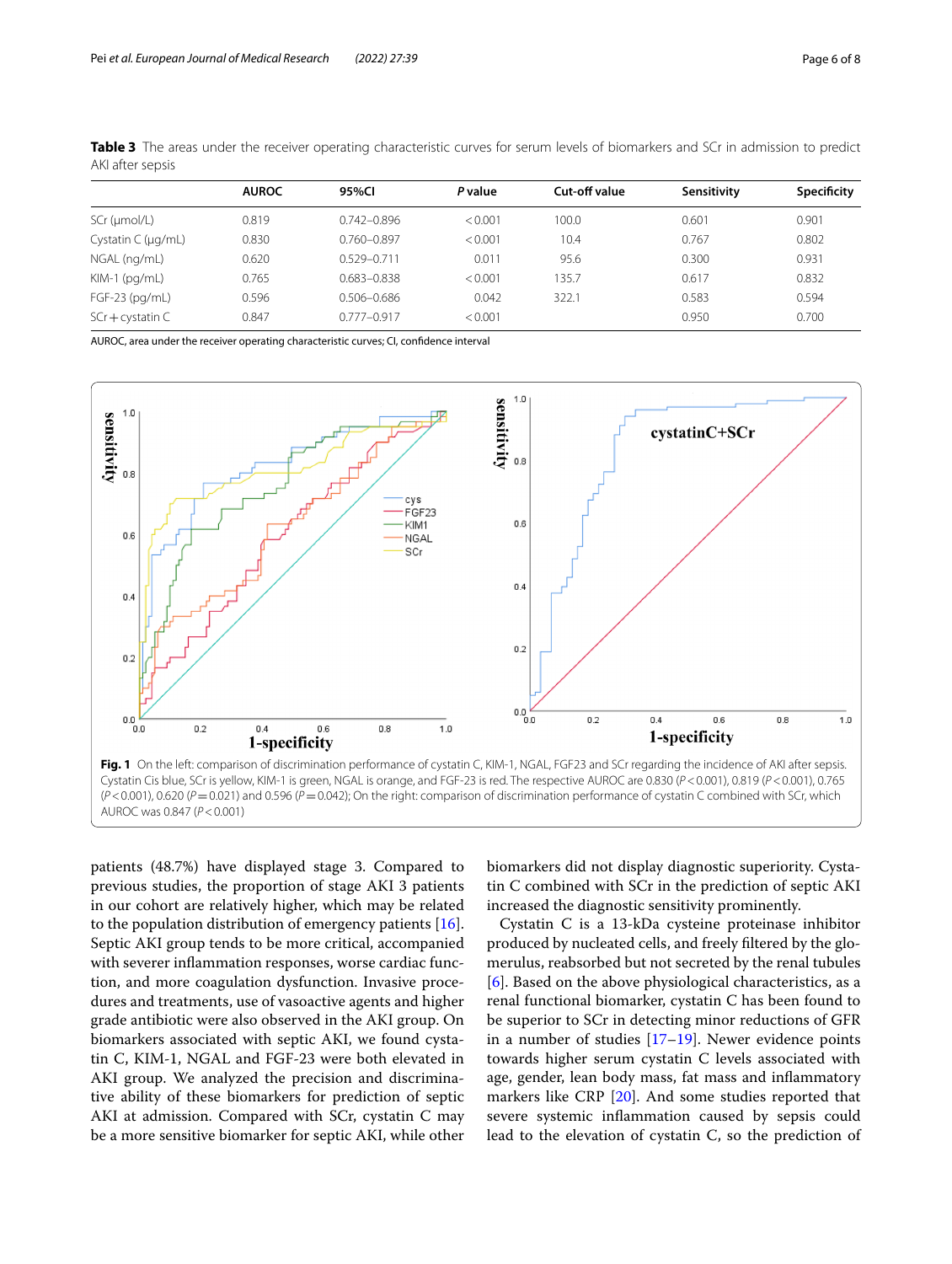cystatin C in septic AKI is negative  $[21]$  $[21]$ . These points are worth noting in generalization of its use to predict septic AKI. However, its use along with SCr seems promising.

Our study population characteristics have shown elevated CRP and PCT levels in AKI group compared to non-AKI group, which might partly explain elevated cystatin C levels in AKI group. Considering the mentioned limitations of study, it is reassuring that serum cystatin C combined with serum creatinine have a better prediction of AKI compared to either of them alone. We observed cystatin C combined with SCr could improve AUROC to 0.847 and enhance its sensitivity to 0.950 with a slight decrease in specifcity to 0.700. Since one of the key points in the prevention and treatment of AKI is early detection, the improvement of diagnostic sensitivity is meritorious.

KIM-1 is a type 1 transmembrane glycoprotein containing extracellular mucin and immunoglobulin domains. It is observed that KIM-1 is mainly expressed in proximal tubule cells both in rodents and humans [\[22](#page-7-15)]. Basal expression of KIM-1 is low in the normal kidney, but could be dramatically upregulated after ischemia– reperfusion injury AKI and drug-induced AKI models [[22,](#page-7-15) [23](#page-7-16)]. Moreover, KIM-1 has been reported that it could play a role in renal recovery and tubular regeneration after AKI [[24,](#page-7-17) [25](#page-7-18)]. However, in clinical diagnostic studies, serum KIM-1 has found only modest results, which is the same as in our study  $[26]$ . It is speculated that KIM-1 reflects the injury and repair function of kidney, concentration detection of KIM-1 may not be able to distinguish with high accuracy between injury and recovery of AKI.

NGAL is a 25-kDa protein of the lipocalin superfamily that was originally isolated from human neutrophils, which has been extensively investigated in various AKI phenotypes [[27,](#page-7-20) [28](#page-7-21)]. Some studies also found that NGAL failed to distinguish patients with an AKI in the setting of sepsis [[29\]](#page-7-22). Although NGAL has been considered as a biomarker of AKI, it is not specifc to the kidney and is also produced by other tissues such as neutrophils which synthesized NGAL's homodimer [[27,](#page-7-20) [28\]](#page-7-21). Therefore, NGAL may increase systemic infection and infammation without evidence for AKI. Perhaps due to the physiological characteristics, the performance of NGAL was poor in our study.

Klotho-FGF23 signaling axis was found correlative with AKI [\[9](#page-7-3)]. Circulating FGF23 was reported increased and klotho decreased in AKI rodent models, and treatment with klotho could improve kidney damage [\[9](#page-7-3), [13,](#page-7-7) [30](#page-7-23)]. However, these two biomarkers were of poor diagnostic value in septic AKI in our study.

There are still some limitations in this study. Firstly, the sample size was relatively small, and all patients were from a single center. Secondly, biomarkers were only

detected on admission, although it is more predictable for AKI, but we did not monitor the SCr and biomarkers daily to show continuous changes. Thirdly, the biomarkers need to be proven in a general population without exclusion criteria.

In summary, this study provides a perspective that cystatin C could be a more reliable and sensitive predictor for AKI as compared to SCr. The combination with cystatin C and SCr has an outstanding diagnostic efficiency. Meanwhile, KIM-1, NGAL, klotho and FGF-3 did not display their superiority. Early detection of AKI may allow better therapy and potentially avoid its detrimental clinical outcome. Therefore, an improvement in sensitivity and decent specifcity is estimable for emergency physicians in septic AKI's early diagnosis.

#### **Acknowledgements**

Not applicable.

### **Authors' contributions**

Contribution to the concept or design of the work: JZ. Access to informed consent and serum samples: GZ, PW and FS. All authors read and approved the fnal manuscript.

### **Funding**

The research and development fund of Peking University People's Hospital in 2018, Project No. RDY2018-15.

### **Availability of data and materials**

The datasets used/analyzed in the study are available from the corresponding author on reasonable request.

#### **Declarations**

#### **Ethics approval and consent to participate**

This study is approved by Peking University People's Hospital's ethics committee (No. 2018PHB157-01). Patients or their family members were fully informed of the study details and signed the informed consent forms.

#### **Consent for publication**

Not applicable.

#### **Competing interests**

The authors declare that they have no competing interests.

Received: 9 November 2021 Accepted: 7 February 2022 Published online: 11 March 2022

#### **References**

- <span id="page-6-0"></span>1. Singer M, Deutschman CS, Seymour CW, et al. The third international consensus defnitions for sepsis and septic shock (Sepsis-3). JAMA. 2016;315:801–10.
- <span id="page-6-1"></span>2. Sadudee P, Carlos L, Manrique-Caballero K, Hernando G, et al. Acute kidney injury from sepsis: current concepts, epidemiology, pathophysiology, prevention and treatment. Kidney Int. 2019;96(5):1083–99.
- <span id="page-6-2"></span>3. Armstrong BA, Betzold RD, May AK. Sepsis and septic shock strategies. Surg Clin North Am. 2017;97(6):1339–79.
- <span id="page-6-3"></span>4. Yang L, Xing G, Wang L, et al. Acute kidney injury in China: a cross-sectional survey. Lancet. 2015;386(10002):1465–71.
- <span id="page-6-4"></span>5. Kidney Disease: Improving Global Outcomes (KDIGO) Acute Kidney Injury Work Group. KDIGO clinical practice guideline for acute kidney injury. Kidney Int Suppl 2012, 2: 1–138.